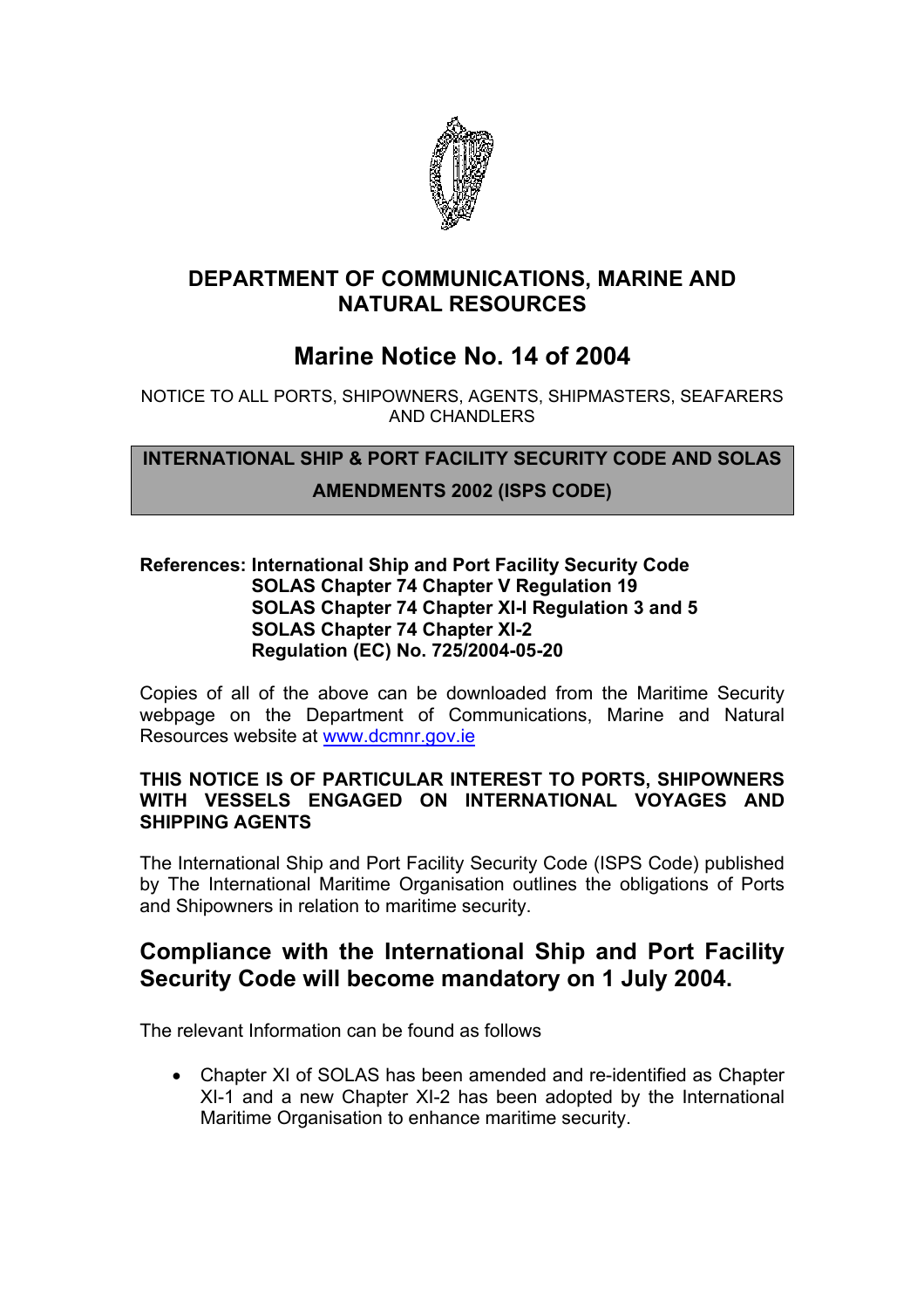- Part A of the ISPS Code contains the mandatory requirements regarding the provisions of Chapter XI-2 of SOLAS, 1974 as amended. Part B of the code contains guidance regarding the provisions of Chapter XI-2 of SOLAS 1974, as amended.
- Regulation (EC) No. 725/2004 of the European Parliament and of the Council on enhancing ship and port facility security contains a number of recommendations from Part B of the ISPS Code, which are mandatory in Member States from 1 July 2004.

### **THE ISPS CODE APPLIES TO**:

- 1. The following types of ships engaged on international voyages:
	- a. Passenger ships, including high-speed passenger craft
	- b. Cargo ships, including high-speed craft, of 500 gross tonnage and upwards; and
	- c. Mobile offshore drilling units and
- 2. Port facilities serving such ships engaged on international voyages.

### **NON COMPLIANT VESSELS**

**ANY VESSEL LISTED ABOVE NOT IN POSSESSION OF A VALID INTERNATIONAL SHIP SECURITY CERTIFICATE OR AN INTERIM INTERNATIONAL SHIP SECURITY CERTIFICATE WILL NOT BE PERMITTED ENTRY TO AN IRISH PORT.**

## **POINTS OF CONTACT**

#### **Competent Authority**

The Competent Authority and Focal Point for Maritime Security in Ireland will be the Minister for Communications, Marine and Natural Resources.

#### **All queries should be referred to**

Maritime Safety Directorate Department of Communications Marine and Natural Resources Leeson Lane Dublin 2

 Telephone: 353 1 6782345/6782353 Email: [maritimesecurity@dcmnr.ie](mailto:maritimesecurity@dcmnr.ie)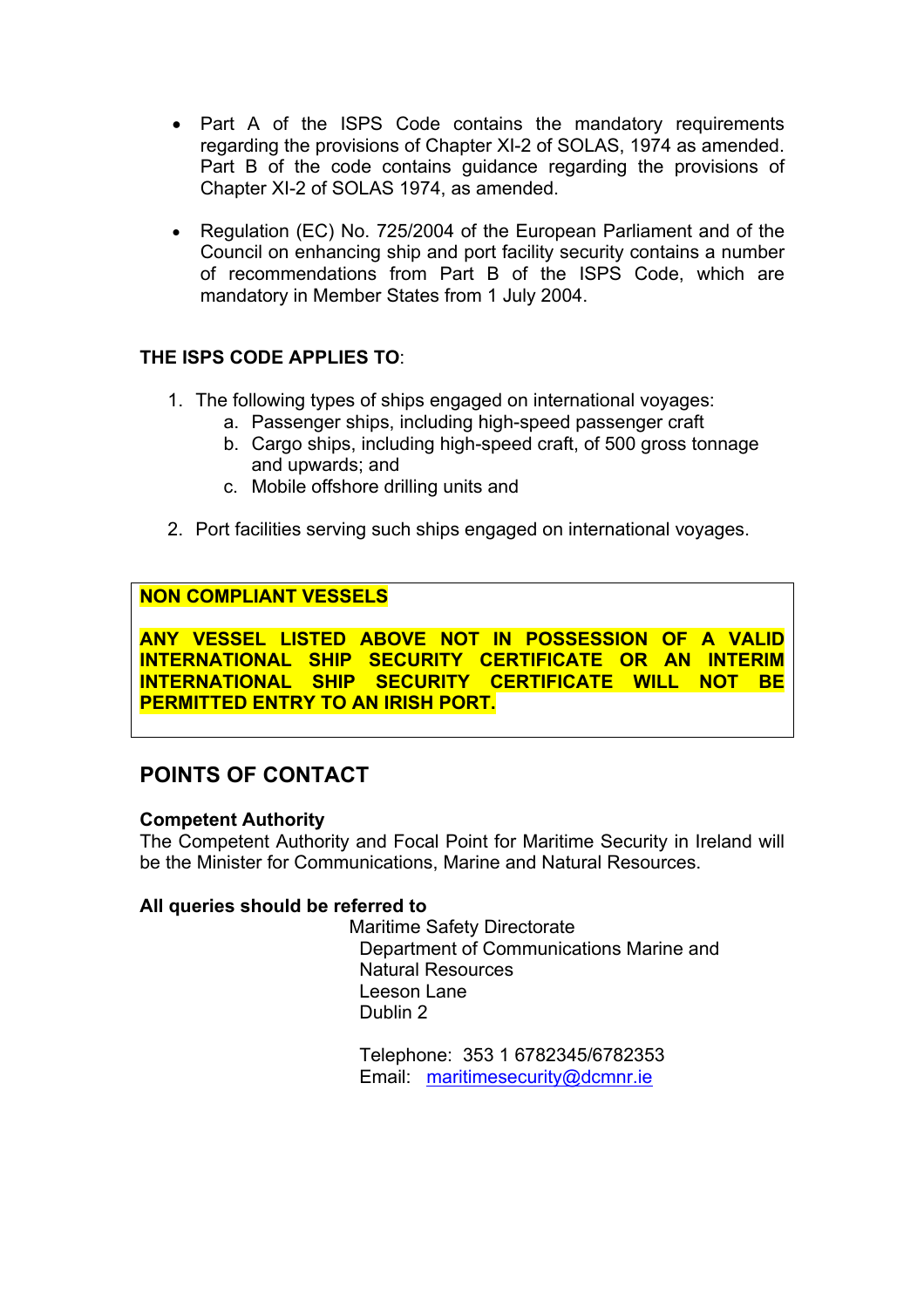#### **Ships**

The Irish Coast Guard will be the **point of contact** for Irish flag ships and other ships operating or intending to enter Irish territorial waters, **WHILST AT SEA,** in respect of:

- 1. advice on security issues;
- 2. receipt of security information;
- 3. Ship-to-shore security alerts.
- **Contact Details:** Irish Coast Guard Marine Rescue Co-ordination Centre (MRCC) Dublin Department of Communications, Marine and Natural Resources Leeson Lane Dublin 2

Telephone: 00 353 1 6620922/6620923 Fax: 00 353 1 6620795 Radio VHF Channels: 16,67,83, Disc 70

#### **All other advice or assistance required in relation to general maritime matters should be addressed to Maritime Safety Directorate as above**

#### **AUTOMATIC IDENTIFICATION SYSTEM (AIS) - SOLAS Chapter 74 Chapter V Regulation 19**

Regulation 19.2.4.2 has been amended to include a new timetable for the fitting of AIS. The existing subparagraphs .4, .5 and .6 of paragraph 2.4.2 have been replaced with the following text**: .4 in the case of ships, other than passenger ships and tankers, of 300 gross tonnage and upwards but less than 50,000 gross tonnage, not later than the first safety equipment survey after 1 July 2004 or by 31 December 2004, whichever occurs earlier.** 

Regulation 19.2.4.7 has been amended to include a new requirement **– Ships fitted with AIS shall maintain AIS in operation at all times except where international agreements, rules or standards provide for the protection of navigational information**.